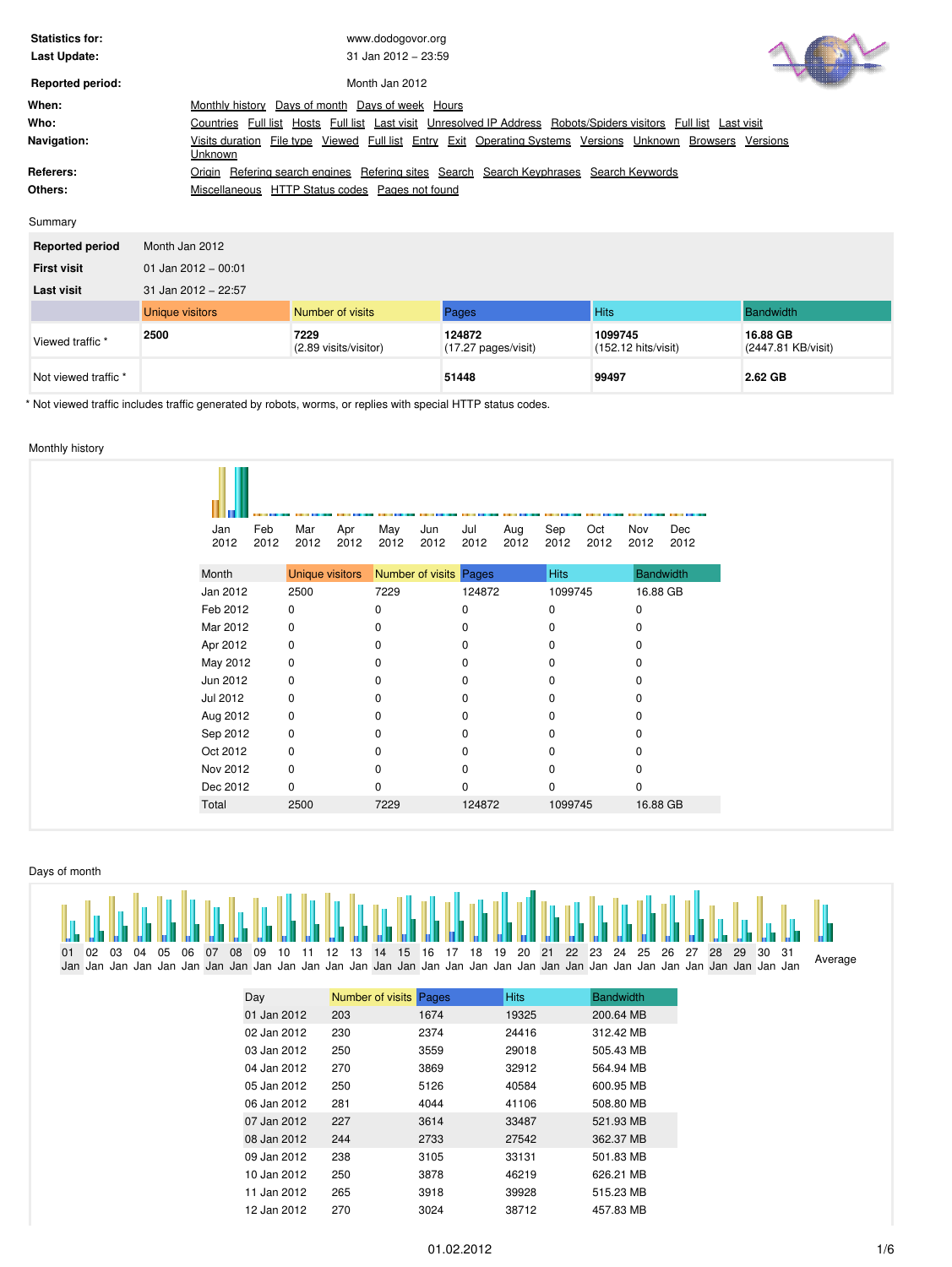| 13 Jan 2012 | 267    | 4142    | 35715    | 502.07 MB |
|-------------|--------|---------|----------|-----------|
| 14 Jan 2012 | 201    | 4916    | 30574    | 461.42 MB |
| 15 Jan 2012 | 244    | 6227    | 45125    | 692.35 MB |
| 16 Jan 2012 | 224    | 5835    | 43910    | 647.52 MB |
| 17 Jan 2012 | 217    | 8644    | 48225    | 626.09 MB |
| 18 Jan 2012 | 212    | 4022    | 40577    | 876.51 MB |
| 19 Jan 2012 | 220    | 6098    | 48020    | 603.27 MB |
| 20 Jan 2012 | 215    | 5160    | 42402    | 1.59 GB   |
| 21 Jan 2012 | 222    | 3657    | 34451    | 735.05 MB |
| 22 Jan 2012 | 196    | 3769    | 37669    | 578.06 MB |
| 23 Jan 2012 | 256    | 3953    | 33637    | 592.45 MB |
| 24 Jan 2012 | 238    | 3843    | 35297    | 540.77 MB |
| 25 Jan 2012 | 228    | 5823    | 44860    | 895.75 MB |
| 26 Jan 2012 | 212    | 4278    | 44573    | 588.00 MB |
| 27 Jan 2012 | 230    | 4856    | 48726    | 692.37 MB |
| 28 Jan 2012 | 195    | 1915    | 20833    | 147.70 MB |
| 29 Jan 2012 | 216    | 2061    | 20128    | 250.29 MB |
| 30 Jan 2012 | 253    | 2212    | 17220    | 238.92 MB |
| 31 Jan 2012 | 205    | 2543    | 21423    | 304.11 MB |
| Average     | 233.19 | 4028.13 | 35475.65 | 557.44 MB |
| Total       | 7229   | 124872  | 1099745  | 16.88 GB  |
|             |        |         |          |           |

#### <span id="page-1-0"></span>Days of week



|  | IVIOII IUE VVEU IIIU FII SAL SUII |  |  |  |
|--|-----------------------------------|--|--|--|
|  |                                   |  |  |  |

| Day | Pages   | <b>Hits</b> | <b>Bandwidth</b> |
|-----|---------|-------------|------------------|
| Mon | 3495.80 | 30462.80    | 458.63 MB        |
| Tue | 4493.40 | 36036.40    | 520.52 MB        |
| Wed | 4408    | 39569.25    | 713.11 MB        |
| Thu | 4631.50 | 42972.25    | 562.51 MB        |
| Fri | 4550.50 | 41987.25    | 833.13 MB        |
| Sat | 3525.50 | 29836.25    | 466.52 MB        |
| Sun | 3292.80 | 29957.80    | 416.74 MB        |
|     |         |             |                  |

<span id="page-1-1"></span>Hours

|       | o<br>2<br>60 | 5<br>з<br>4<br>æ | 8<br>6<br>9      | 13<br>15<br>11<br>12<br>10<br>14 | 18<br>17<br>19<br>16 | 22 23<br>20<br>21<br>æ | ₩           |                  |
|-------|--------------|------------------|------------------|----------------------------------|----------------------|------------------------|-------------|------------------|
| Hours | Pages        | <b>Hits</b>      | <b>Bandwidth</b> |                                  | Hours                | Pages                  | <b>Hits</b> | <b>Bandwidth</b> |
| 00    | 4234         | 33390            | 565.78 MB        |                                  | 12                   | 8213                   | 73042       | 1.12 GB          |
| 01    | 2377         | 17152            | 282.16 MB        |                                  | 13                   | 6567                   | 59297       | 937.80 MB        |
| 02    | 2508         | 11054            | 169.63 MB        |                                  | 14                   | 7479                   | 64896       | 923.26 MB        |
| 03    | 1941         | 7602             | 162.93 MB        |                                  | 15                   | 6000                   | 56333       | 772.25 MB        |
| 04    | 2101         | 10551            | 342.99 MB        |                                  | 16                   | 5268                   | 58559       | 627.35 MB        |
| 05    | 2056         | 11086            | 403.32 MB        |                                  | 17                   | 7590                   | 57528       | 928.68 MB        |
| 06    | 4714         | 30738            | 849.00 MB        |                                  | 18                   | 5649                   | 53803       | 713.26 MB        |
| 07    | 5813         | 51155            | 1.01 GB          |                                  | 19                   | 6732                   | 55550       | 755.73 MB        |
| 08    | 6354         | 62860            | 993.12 MB        |                                  | 20                   | 5927                   | 54234       | 705.74 MB        |
| 09    | 6871         | 76545            | 1.03 GB          |                                  | 21                   | 5421                   | 58592       | 705.64 MB        |
| 10    | 7883         | 77035            | 1.21 GB          |                                  | 22                   | 5836                   | 45992       | 835.44 MB        |
| 11    | 7338         | 72751            | 1.12 GB          |                                  | 23                   | 0                      | 0           | 0                |

<span id="page-1-2"></span>Visitors domains/countries (Top 10) - Full list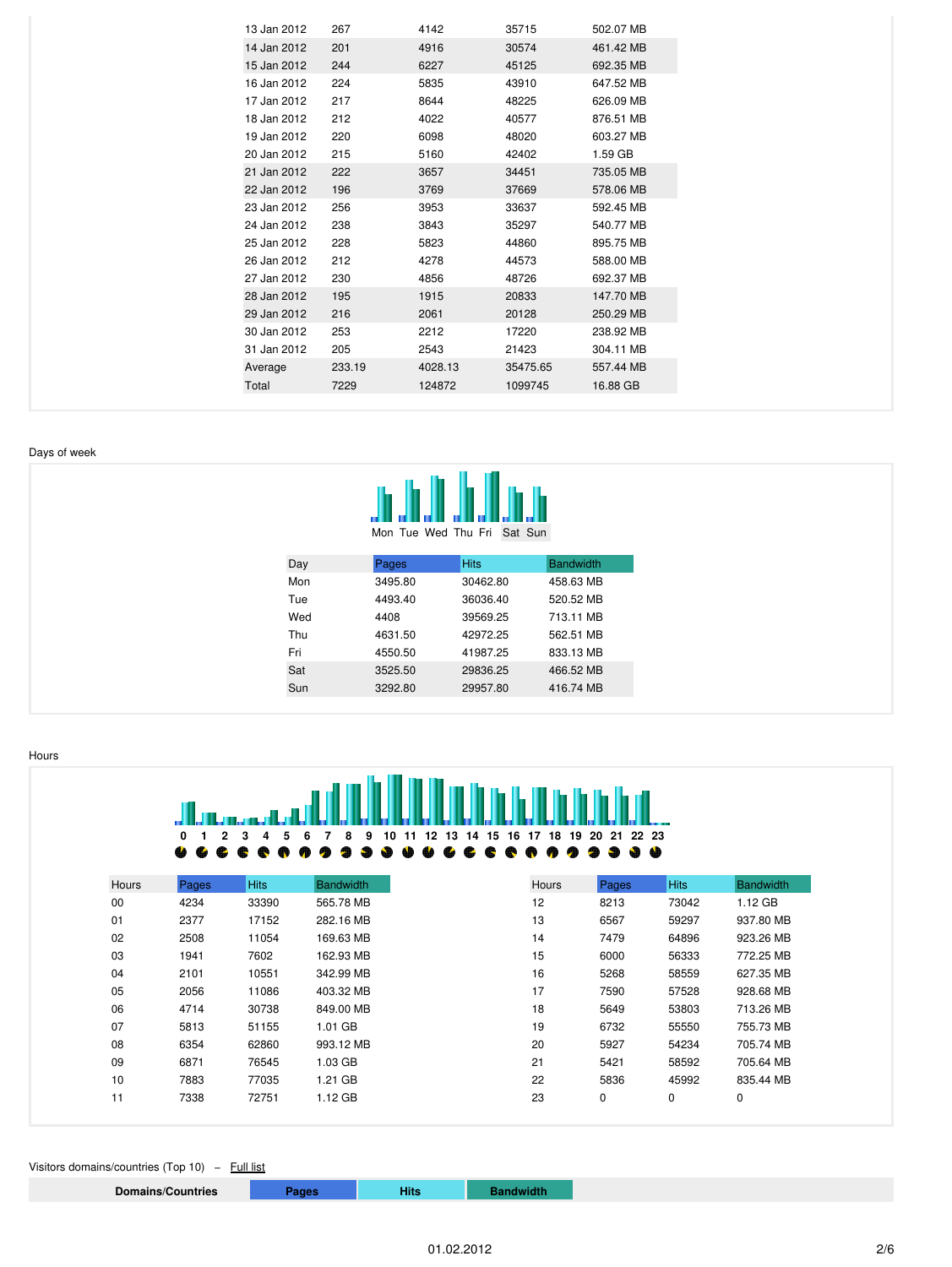| .88 GB<br>1070<br>1099745<br>Jnknown<br>ID |
|--------------------------------------------|
|--------------------------------------------|

# <span id="page-2-0"></span>Hosts (Top 10) – Full list – Last visit – Unresolved IP Address

| Hosts: 0 Known, 2608 Unknown (unresolved ip) - 2500 Unique visitors | Pages | <b>Hits</b> | <b>Bandwidth</b> | Last visit            |
|---------------------------------------------------------------------|-------|-------------|------------------|-----------------------|
| 89.143.229.100                                                      | 16415 | 45973       | 2.37 GB          | 31 Jan 2012 - 22:04   |
| 213.143.65.196                                                      | 8540  | 8540        | 73.22 MB         | 31 Jan 2012 - 22:55   |
| 193.2.237.17                                                        | 3906  | 36340       | 477.65 MB        | 31 Jan 2012 - 15:17   |
| 195.149.94.253                                                      | 2887  | 24679       | 495.93 MB        | 31 Jan 2012 - 07:33   |
| 84.52.161.53                                                        | 2515  | 19579       | 272.50 MB        | 30 Jan 2012 - 02:51   |
| 77.94.131.226                                                       | 2141  | 12226       | 347.75 MB        | 31 Jan 2012 - 06:16   |
| 90.157.250.77                                                       | 1938  | 41032       | 257.24 MB        | 31 Jan 2012 - 10:09   |
| 93.103.83.169                                                       | 1675  | 18989       | 272.70 MB        | 27 Jan 2012 - 10:36   |
| 94.103.64.1                                                         | 1618  | 19236       | 274.09 MB        | 31 Jan 2012 - 17:36   |
| 93.103.68.230                                                       | 1486  | 13688       | 258.74 MB        | $31$ Jan 2012 - 20:24 |
| Others                                                              | 81751 | 859463      | 11.84 GB         |                       |

# <span id="page-2-1"></span>Robots/Spiders visitors (Top 10) - Full list - Last visit

| 18 different robots*                   | <b>Hits</b> | <b>Bandwidth</b> | <b>Last visit</b>   |
|----------------------------------------|-------------|------------------|---------------------|
| Googlebot                              | 81617       | 1.93 GB          | 31 Jan 2012 - 22:57 |
| Unknown robot (identified by 'spider') | 8235        | 375.84 MB        | 31 Jan 2012 - 22:58 |
| Yandex bot                             | 1499        | 123.63 MB        | 31 Jan 2012 - 13:03 |
| <b>MSNBot</b>                          | 749         | 83.58 MB         | 31 Jan 2012 - 15:50 |
| BaiDuSpider                            | 668         | 3.28 MB          | 31 Jan 2012 - 22:28 |
| Unknown robot (identified by 'robot')  | 202         | 10.26 MB         | 31 Jan 2012 - 21:56 |
| Alexa (IA Archiver)                    | 160         | 22.69 MB         | 29 Jan 2012 - 11:49 |
| <b>BSpider</b>                         | 90          | 0                | 31 Jan 2012 - 13:41 |
| psbot                                  | 55          | 996.68 KB        | 26 Jan 2012 - 22:49 |
| Inktomi Slurp                          | 46          | 1.09 MB          | 21 Jan 2012 - 15:39 |
| Others                                 | 39          | 1.34 MB          |                     |

\* Robots shown here gave hits or traffic "not viewed" by visitors, so they are not included in other charts.

### <span id="page-2-2"></span>Visits duration

| Number of visits: 7229 - Average: 371 s | <b>Number of visits</b> | Percent |
|-----------------------------------------|-------------------------|---------|
| $0s-30s$                                | 4681                    | 64.7%   |
| $30s - 2mn$                             | 637                     | 8.8%    |
| $2mn-5mn$                               | 526                     | 7.2%    |
| $5mn-15mn$                              | 525                     | 7.2%    |
| 15mn-30mn                               | 244                     | 3.3%    |
| $30mn-1h$                               | 417                     | 5.7%    |
| $1h+$                                   | 189                     | 2.6%    |
| Unknown                                 | 10                      | 0.1%    |

<span id="page-2-3"></span>File type

|                                   |            | File type                        | <b>Hits</b> | Percent | <b>Bandwidth</b> | Percent |
|-----------------------------------|------------|----------------------------------|-------------|---------|------------------|---------|
| 酶                                 | jpg        | Image                            | 931005      | 84.6%   | 14.31 GB         | 84.8%   |
| $\frac{d\mathbf{r}}{d\mathbf{r}}$ | aspx       | Dynamic Html page or Script file | 105275      | 9.5%    | 1.95 GB          | 11.5%   |
|                                   | <b>CSS</b> | Cascading Style Sheet file       | 34234       | 3.1%    | 21.34 MB         | 0.1%    |
| Đ                                 | html       | HTML or XML static page          | 11947       | 1%      | 99.05 MB         | 0.5%    |
| 酶                                 | gif        | Image                            | 9600        | 0.8%    | 27.14 MB         | 0.1%    |
|                                   | axd        |                                  | 3460        | 0.3%    | 69.22 MB         | 0.4%    |
| ۳                                 | swf        | Macromedia Flash Animation       | 2452        | 0.2%    | 72.20 MB         | 0.4%    |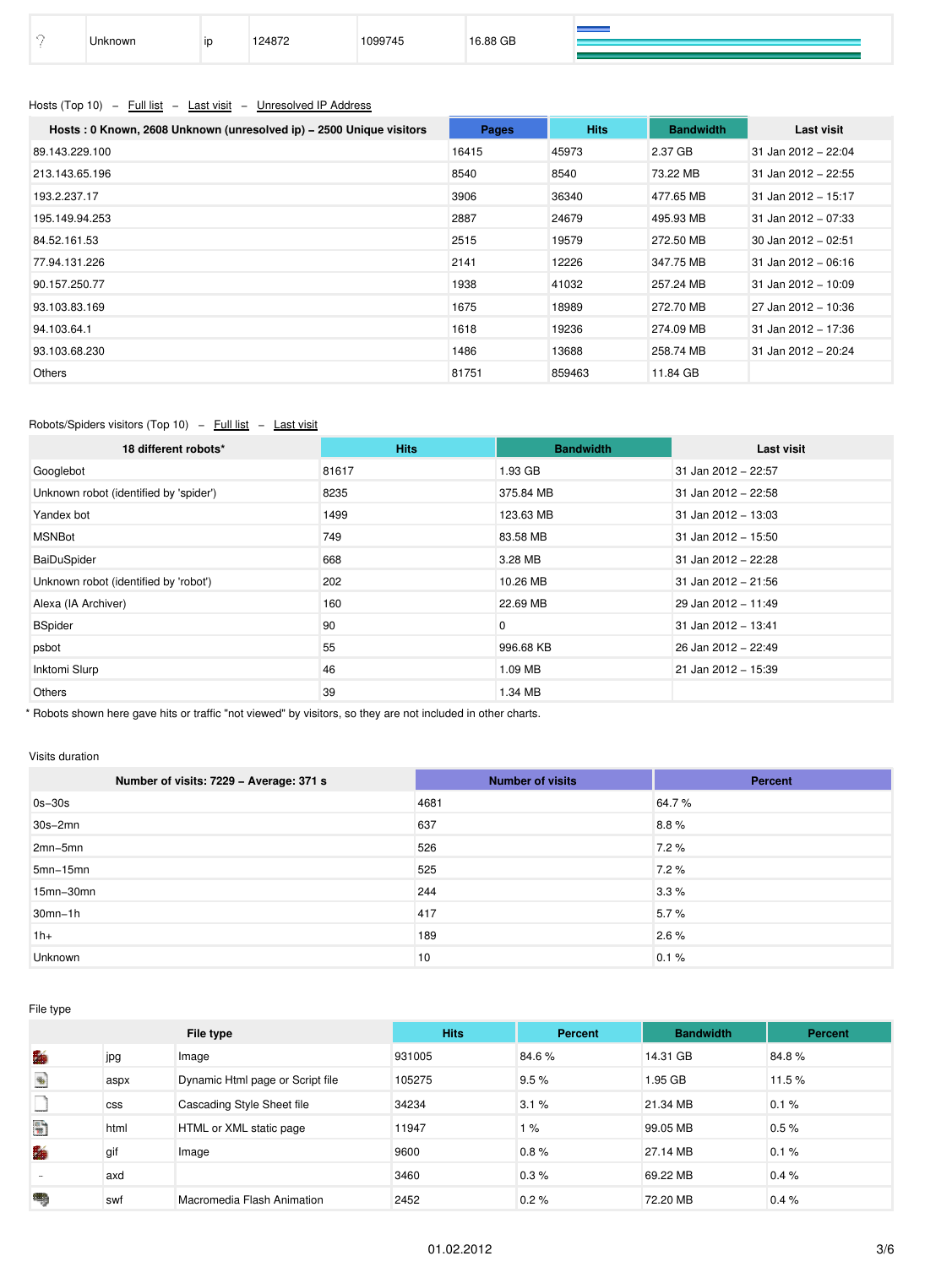| 圈                        | doc  | Document                | 757            | 0%    | 141.02 MB | 0.8%  |
|--------------------------|------|-------------------------|----------------|-------|-----------|-------|
| Ē                        | pdf  | Document                | 359            | 0%    | 116.72 MB | 0.6%  |
| $\bigcirc$               | mp3  | Audio                   | 350            | 0%    | 30.95 MB  | 0.1%  |
| Đ                        | htm  | HTML or XML static page | 175            | 0%    | 10.11 MB  | $0\%$ |
| $\sim$                   | rtf  |                         | 35             | 0%    | 2.02 MB   | $0\%$ |
|                          | ppt  | Document                | 20             | 0%    | 2.91 MB   | $0\%$ |
| 酶                        | bmp  | Image                   | 19             | 0%    | 8.33 MB   | $0\%$ |
| 酶                        | jpeg | Image                   | 15             | 0%    | 5.78 MB   | 0%    |
| $\bigcirc$               | wav  | Audio                   | 12             | $0\%$ | 15.00 MB  | $0\%$ |
|                          | xls  | Document                | 11             | 0%    | 290.28 KB | $0\%$ |
| ١                        | avi  | Video                   | $\overline{7}$ | $0\%$ | 641.53 KB | $0\%$ |
| $\overline{\phantom{a}}$ | msg  |                         | 6              | 0%    | 172.80 KB | $0\%$ |
| $\blacklozenge$          | wma  | Audio                   |                | 0%    | 1.88 MB   | 0%    |
| $\overline{\phantom{a}}$ | wmv  |                         |                | 0%    | 1.88 MB   | 0%    |
| $\sim$                   | tif  |                         |                | 0%    | 499.38 KB | $0\%$ |
| ١                        | mp4  | Video                   |                | 0%    | 1.88 MB   | 0%    |
| ١                        | divx | Video                   |                | 0%    | 1.88 MB   | $0\%$ |
|                          | pps  | Document                | 1              | 0%    | 574.28 KB | 0%    |

# <span id="page-3-0"></span>Pages−URL (Top 10) – Full list – Entry – Exit

| 574 different pages-url | <b>Viewed</b> | <b>Average size</b> | Entry | <b>Exit</b> |                   |
|-------------------------|---------------|---------------------|-------|-------------|-------------------|
| /lahki/Gallery.aspx     | 88841         | 3.88 KB             | 331   | 1268        | ÷,<br>÷           |
| L                       | 11808         | 8.46 KB             | 1221  | 843         | j<br>Ē            |
| /lahki/shownews.aspx    | 6299          | 61.22 KB            | 1176  | 1501        | فسيست<br>Ė        |
| /lahki/news.aspx        | 3706          | 264.55 KB           | 1584  | 971         | $\equiv$<br>F     |
| /lahki/WebResource.axd  | 3458          | 20.49 KB            | 860   | 399         | $\equiv$<br>F     |
| /Lahki/shownews.aspx    | 1691          | 54.10 KB            | 446   | 474         | Ξ<br>Ē            |
| /lahki/NewsArchive.aspx | 1279          | 60.20 KB            | 66    | 102         | Ξ<br>H.           |
| /Gallery.aspx           | 582           | 2.60 KB             | 38    | 46          | ٠<br>×<br>ш<br>Ē. |
| /img/intr.swf           | 444           | 66.75 KB            | 9     | 28          | Ė.<br>ш<br>п      |
| /shownews.aspx          | 360           | 37.29 KB            | 151   | 137         | ٠<br>I,           |
| Others                  | 6404          | 82.75 KB            | 1347  | 1450        |                   |

<span id="page-3-1"></span>Operating Systems (Top 10) – Full list/Versions – Unknown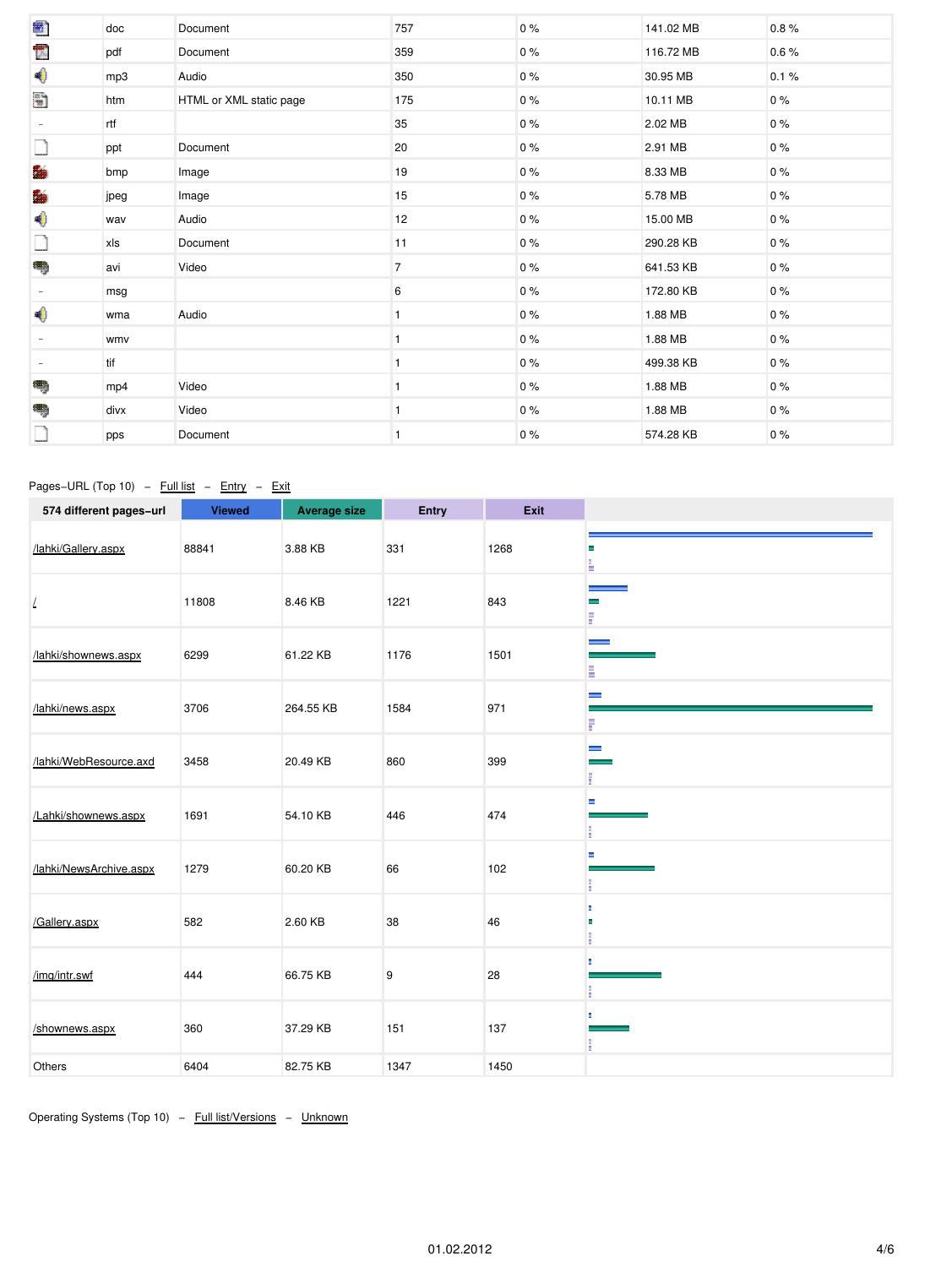|                       | <b>Operating Systems</b> | <b>Hits</b> | Percent |
|-----------------------|--------------------------|-------------|---------|
| 瓢                     | <b>Windows</b>           | 919847      | 83.6%   |
| - 0                   | Unknown                  | 96767       | 8.7%    |
| $\blacktriangleright$ | <b>Macintosh</b>         | 59327       | 5.3%    |
| é.                    | Linux                    | 22974       | 2%      |
|                       | Symbian OS               | 830         | 0%      |

### <span id="page-4-0"></span>Browsers (Top 10) - Full list/Versions - Unknown

|                          | <b>Browsers</b>                   | Grabber   | <b>Hits</b> | Percent |
|--------------------------|-----------------------------------|-----------|-------------|---------|
| 4                        | FireFox                           | <b>No</b> | 457245      | 41.5%   |
| ø                        | <b>MS Internet Explorer</b>       | No        | 318976      | 29 %    |
| 0                        | Safari                            | No        | 206655      | 18.7%   |
| G.                       | Mozilla                           | No        | 80245       | 7.2%    |
| $\mathbf{\Theta}$        | Opera                             | No        | 23679       | 2.1%    |
| 9                        | Unknown                           | ?         | 11730       | 1%      |
| ♦                        | Nokia Browser (PDA/Phone browser) | No        | 841         | $0\%$   |
| $\bullet$                | NetShow Player (media player)     | No        | 336         | $0\%$   |
| $\overline{\phantom{a}}$ | Links                             | No        | 13          | $0\%$   |
| 料                        | Netscape                          | No        | 12          | $0\%$   |
|                          | Others                            |           | 13          | 0%      |

### <span id="page-4-1"></span>Connect to site from

|                                                                                                                                                                                                                                                                                                                                                              |                          | Origin                                                                                                                                                                                                                      |                                                                                                                             | Pages | <b>Percent</b> | <b>Hits</b> | <b>Percent</b> |
|--------------------------------------------------------------------------------------------------------------------------------------------------------------------------------------------------------------------------------------------------------------------------------------------------------------------------------------------------------------|--------------------------|-----------------------------------------------------------------------------------------------------------------------------------------------------------------------------------------------------------------------------|-----------------------------------------------------------------------------------------------------------------------------|-------|----------------|-------------|----------------|
| Direct address / Bookmarks                                                                                                                                                                                                                                                                                                                                   |                          |                                                                                                                                                                                                                             |                                                                                                                             | 36781 | 89.4%          | 99299       | 94.3%          |
| <b>Links from a NewsGroup</b>                                                                                                                                                                                                                                                                                                                                |                          |                                                                                                                                                                                                                             |                                                                                                                             |       |                |             |                |
| Links from an Internet Search Engine - Full list<br>– Google                                                                                                                                                                                                                                                                                                 | 11                       | 2013 2141<br>11                                                                                                                                                                                                             |                                                                                                                             | 2033  | 4.9%           | 2163        | 2%             |
| - Unknown search engines<br>- Google (Images)<br>- Virgilio<br>- Yahoo<br>- Ask Jeeves                                                                                                                                                                                                                                                                       | 4<br>2<br>$\overline{2}$ | 6<br>2<br>$\overline{2}$                                                                                                                                                                                                    |                                                                                                                             |       |                |             |                |
| - http://www.altenpflege-tipps.de/forum/forum3.html<br>- http://www.info-tuning.de/forum/forum3.html<br>- http://www.najdi.si/search.jsp<br>- http://www.goodassur.com<br>- http://forum.haarpoint.net<br>- http://webcache.googleusercontent.com/search<br>- http://www.facebook.com/l.php<br>- http://www.najdi.si/multimedia/imagePreview.jsp<br>- Others |                          | Links from an external page (other web sites except search engines) – Full list<br>- http://wie-abnehmen.org/pages/abnehmen-mit-der-trennkost-diaet.p<br>- http://kubby.de/geschenkideen-zur-hochzeit/geldgeschenke-basteln | 424 424<br>424 424<br>424 424<br>424 424<br>106 106<br>100 100<br>98<br>98<br>95<br>1218<br>42<br>51<br>14<br>17<br>145 463 | 2296  | 5.5%           | 3749        | 3.5%           |
| <b>Unknown Origin</b>                                                                                                                                                                                                                                                                                                                                        |                          |                                                                                                                                                                                                                             |                                                                                                                             |       |                |             |                |

#### <span id="page-4-2"></span>Search Keyphrases (Top 10)

#### <u>Full list</u>

# Search Keywords (Top 10)

| Full list                |               |         | Full list               |               |                |
|--------------------------|---------------|---------|-------------------------|---------------|----------------|
| 620 different keyphrases | <b>Search</b> | Percent | 1269 different keywords | <b>Search</b> | <b>Percent</b> |
| dodogovor                | 685           | 39.2%   | dodogovor               | 709           | 20.5 %         |
| mkc koper                | 23            | 1.3%    | koper                   | 55            | 1.5%           |
| arijana markuÄ iÄ        | 23            | 1.3%    | brecelj                 | 45            | 1.3%           |
| otiÅ <sub>j</sub> Ä anec | 21            | 1.2%    | marko                   | 31            | 0.8%           |
| izjava                   | 19            | 1%      | <b>V</b>                | 31            | 0.8%           |
| marko brecelj            | 18            | 1 %     | mkc                     | 30            | 0.8%           |